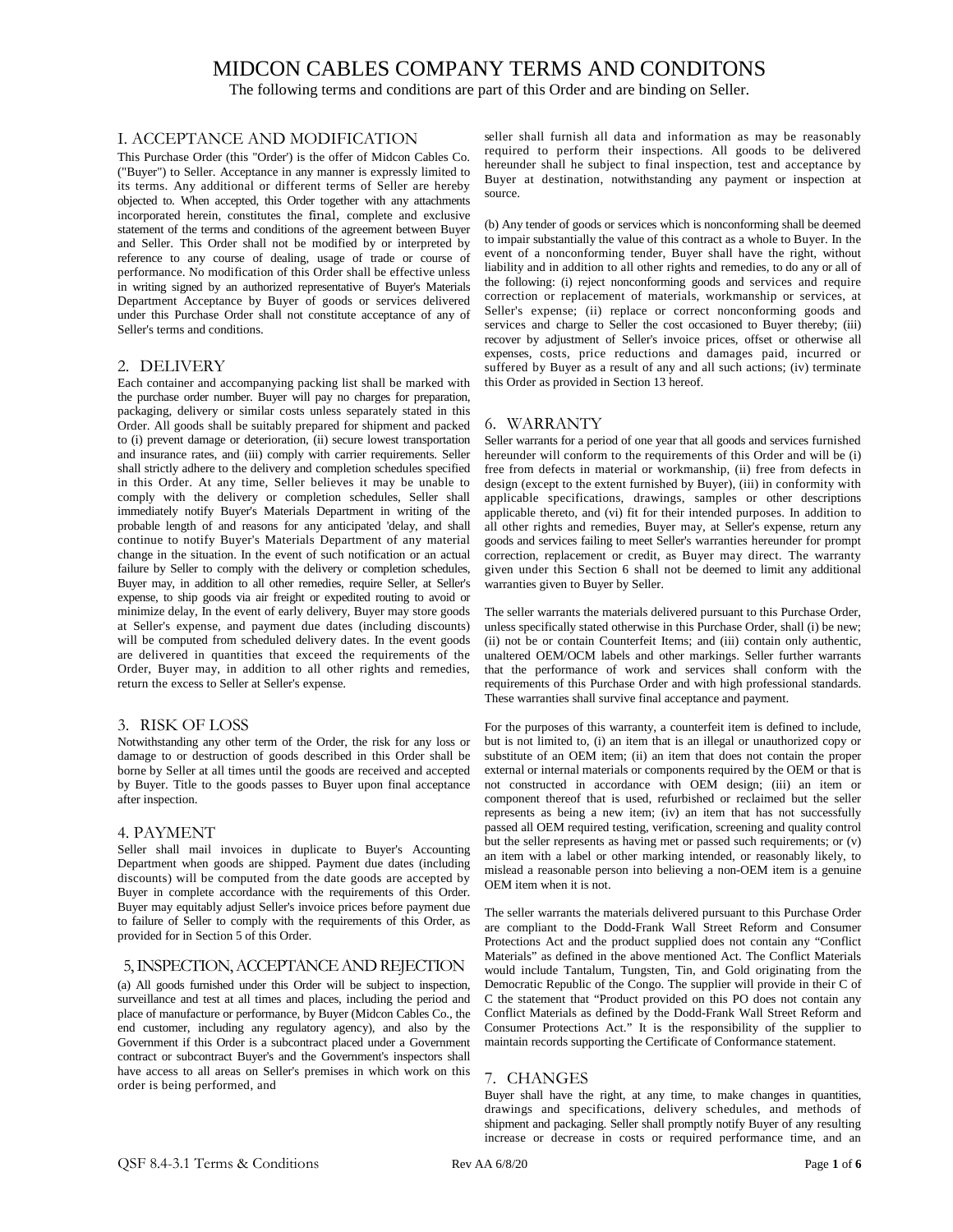The following terms and conditions are part of this Order and are binding on Seller.

equitable adjustment in prices or other terms of the Order shall be made by mutual agreement of Buyer and Seller. Pending any such adjustment, Seller will diligently proceed with this Order as modified. No change shall be binding upon Buyer unless signed by an authorized representative of Buyer's Materials Department

#### 8. TAXES

Federal, State or Local taxes of any nature which **are** billed to Buyer shall be stated separately in Seller's invoices. Any and all tax exemption certificates will be accepted by Seller.

#### 9. PATENTS,

Seller warrants that all goods furnished under this Order (except goods produced or supplied by Seller that were based on designs submitted by Buyer) do not and will not infringe any patent, trademark, trade name, copyright or other similar right and agrees to defend, indemnify and hold Buyer harmless from all claims, actions, liabilities, damages, losses or expenses, including attorneys' fees, incurred by Buyer due to any alleged infringement of any such right

#### 10. PROPRIETARY INFORMATION AND

#### MATERIALS; CONFIDENTIALITY

Buyer retains all rights in all patterns, tools, dies, equipment, drawings, specifications, designs, and any other information, materials or equipment furnished or paid for by Buyer in connection with this Order. Such property shall be used only in filling orders from Buyer and, together with all reproductions and products of such property, shall be subject to removal by or return to Buyer at any time without additional cost to Buyer, upon Buyer's demand. Seller assumes all liability for any loss or damage to such property, except for normal wear and tear. All information obtained by Seller from Buyer in connection with this Order is received in confidence, shall remain the property of Buyer, and shall be used and disclosed by Seller only to the extant necessary to perform -this Order. Seller shall not, without Buyer's prior written consent, communicate to third parties that Seller has furnished or contacted to furnish to Buyer the goods covered by this Order.

#### **Export/Import Controls**

If Seller is a U.S. company that engages in the business of either manufacturing or exporting defense articles or furnishing defense services Seller hereby certifies that it has registered with the U. S. Department of State Directorate of Defense Trade Controls and understands its obligations to comply with International Traffic in Arms Regulations ("ITAR") and the Export Administration Regulations ("EAR").

Seller shall control the disclosure of and access to technical data, information and other items received under this Purchase Order in accordance with U. S. export control laws and regulations, Including but not limited to the ITAR. Seller agrees that no technical data, information or other items provided by the Buyer in connection with this Purchase Order shall be provided to any foreign persons or to a foreign entity, including with limitation, a foreign subsidiary of Seller, without the express written authorization of Buyer and Seller's obtaining of the appropriate export license, technical assistance agreement or other requisite documentation for ITAR-controlled technical data or items. It shall be the sole responsibility of the Seller to determine whether the information provided to the Buyer is technical data as outlined in the ITAR (22 CFR 120-130) prior to any release to a third party abiding by the terms outlined herein. Seller shall indemnify Buyer for all liabilities, penalties, losses, damages, costs or expenses that may be imposed on or incurred by Buyer in connection with any violations of such laws and regulations by Seller.

Seller shall immediately notify Buyer if it is or becomes listed on any Excluded or Denied Party List of an agency of the U. S. Government or its export privileges are denied, suspended or revoked.

Should Seller's products or services originate from a foreign location, those products may also be subject to the export control laws and regulations of the country in which the articles or services originate. Seller agrees to abide by all applicable export control laws and regulations of the originating country. Seller shall indemnify Buyer for all liabilities, penalties, losses, damages, costs, or expenses that may be imposed on or incurred by Buyer in connection with any violations of such laws and regulations by Seller. Buyer shall be responsible for complying with any laws or regulations governing the importation of the articles into the United States of America.

Buyer may be required to obtain information concerning citizenship or export status of Seller's personnel. Seller agrees to provide such information as necessary and certifies the information to be true and correct.

#### 11. STOP ORDERS

Buyer may at any time, by written stop order, require Seller to stop all or any part of the work required under this Order for a period of up to 90 days, and for any additional period to which both parties agree. Seller shall comply with the terms of any stop order promptly upon receipt and take all reasonable steps to minimize costs and charges allocable to work covered by the stop order during the stoppage period. Seller shall resume work whenever a stop order is canceled or expires. Seller shall report any cost increases or schedule delays resulting from any stop order within 30 days after the end of the stoppage period, and an equitable adjustment in price, schedule or other terms of this Order shall be made by mutual agreement of Buyer and Seller. No change shall be binding upon Buyer unless signed by an authorized representative of Buyer's Materials Department.

#### 12. TERMINATION WITHOUT CAUSE

Buyer may terminate, for its convenience and without cause, this Order or any part at any time by written notice to Seller. Upon such termination, settlement shall be made in accordance with the principles contained in Federal Acquisition Regulation (FAR) 52.249, as in effect on the date of this Order, provided that Seller shall submit to Buyer any claim made under such regulation for equitable adjustment or termination within 45 days after the effective date of termination, or such claim shall be waived.

#### 13. TERMINATION WITH CAUSE

Buyer may, at its option, terminate all or any part of this Order if (i) Seller fails to deliver the goods or perform the services required by this Order within the lime specified herein, or any extension thereof granted by Buyer in writing, or (ii) Seller fails to perform any other provision of this Order in accordance with its terms, and in either such circumstance does not cure such failure within 10 days after receipt of written notice from Buyer. Payment for completed goods delivered to and accepted by Buyer shall be at the price stated in this Order.

#### 14. TIME

Time shall be of the essence hereunder.

### 15. GOVERNMENT CONTRACTING

Seller agrees to comply with all applicable Federal, State, and Local laws, executive orders, rules and regulations regarding the goods or services to be furnished under this Order and to indemnify and hold Buyer harmless against all loss and liability resulting or arising from any failure to comply. The supplier also agrees to flow down all Government requirements to any sub-tier suppliers to ensure that all requirements are met. Without limiting the foregoing, unless the goods or services furnished under this Order are not acquired by or provided to the **Federal Government,** the following Federal Acquisition Regulations (FAR) procurement clauses and Defense Supplement (DFAR) clauses, as amended as of the date of this Order, shall apply, except for all references to a 'Dispute' clause, and shall prevail insofar as they are inconsistent with any provision set forth in this Order, FAR clauses 52.211-5, Material Requirements; 52.211-15, Defense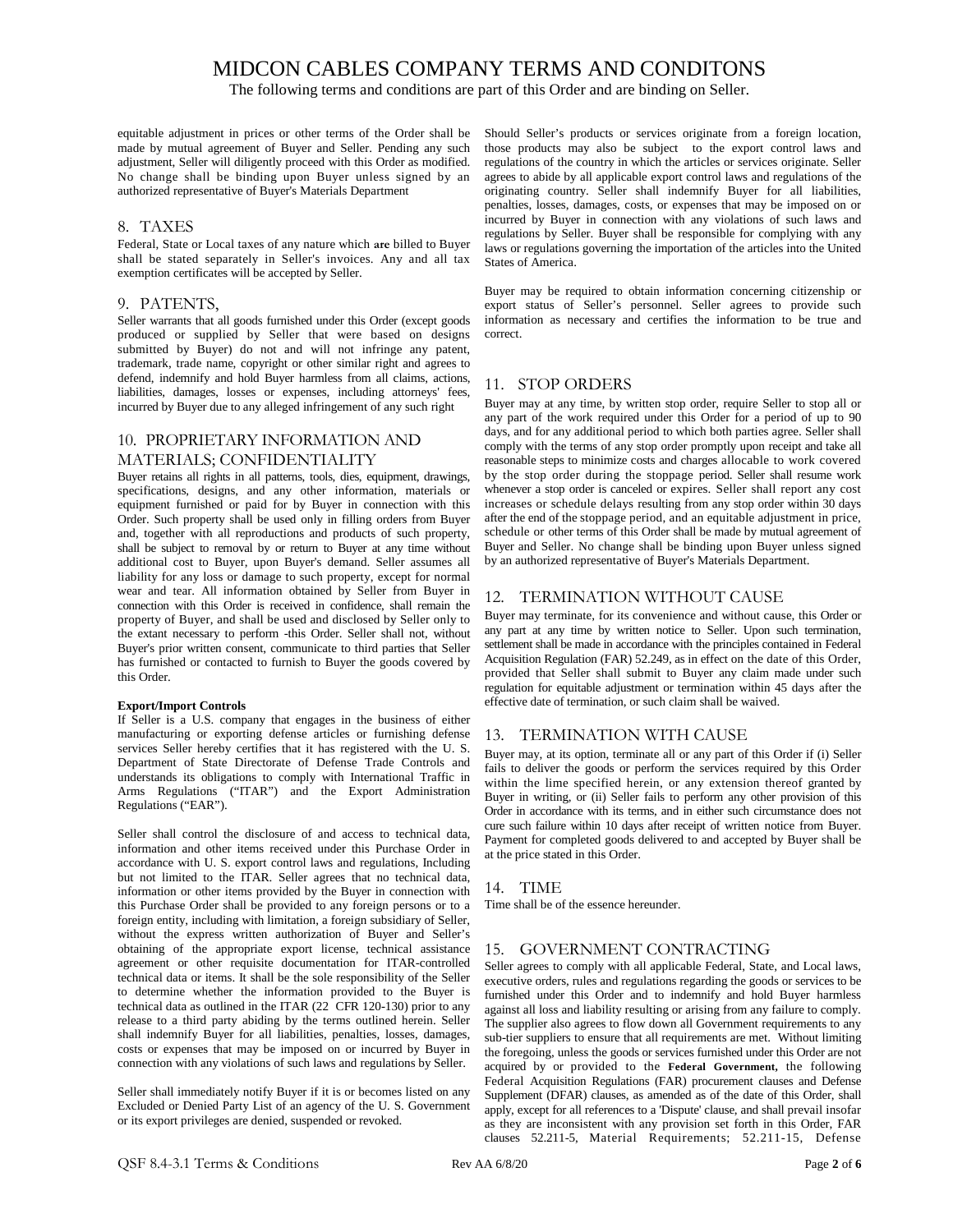The following terms and conditions are part of this Order and are binding on Seller.

Priority and Allocation Requirements; 52.215-15, Pension Adjustments and Asset Reversions; 52.222-1, Notice to the Government of Labor Disputes; 52.222-4, Contract Work Hours and Safety Standards Act - Overtime Compensation; 52.222-41, Service Contract Act of 1965, as Amended; 52.223-3, Hazardous Material identification and Material Safety Data; 52.223-6, Drug-Free Workplace; 52.223-11, Ozone-Depleting Substances; 52.225-1, Buy American Act -Supplies; 52.225-8, Duty-Free Entry; 52.225-13, Restrictions on Certain Foreign Purchases; 52.227-3, Patent Indemnity; 52.227-11, Patent Rights - Retention by the Contractor (Short Form); 52.227-12, Patent Rights - Retention by the Contractor (Long Form); 52.227-13, Patent Rights - (and a contractor of the Contractor of the Contractor) (a) Acquisition by the Government; 52.227-14, Rights in Data - General; 52.227-19, Commercial Computer Software License; 52.245-1, Government Property; 52.246-2, Inspection of Supplies-Fixed-Price; 52.247-63, Preference for U.S. Flag Air Carriers; 52.249-2, Termination for Convenience of the Government (Fixed-Price) (time periods are changed to 45 days); and 52.249-8 Default (Fixed-Price Supply and Service); IF THIS ORDER IS FOR \$10,000 OR MORE, ALSO FAR clauses; 52.222-20, Walsh-Healey Public Contracts Act; 52.222-22, Previous Contracts and Compliance Reports; 52.222-26, Equal Opportunity; and 52.222-36, Affirmative Action for Workers with Disabilities; IF THIS ORDER IS FOR \$25,000 OR MORE, ALSO FAR; 52.222-35, Equal Opportunity for Veterans; 52.222-37, Employment Reports Veterans; 52.246-23, Limitation of Liability; and 52.246-25, Limitation of Liability - Services; IF THIS ORDER IS FOR \$150,000 OR MORE, ALSO FAR clauses 52.203-6. Restrictions on Subcontractor Sales to the Government; 52.203-7, Anti-Kickback Procedures; 52.203-12, Limitation on Payments to Influence Certain Federal Transactions; 52.215-2, Audit and Records-Negotiation; 52.215-10, Price Reduction for Defective Cost or Pricing Data; 52.215-12, Subcontractor Cost or Pricing Data; 52.215-13, Subcontractor Cost or Pricing Data - Modification; 52.215-14, Integrity of Unit Prices;52.227-1, Authorization and Consent; 52.222-50 Combating Trafficking in Persons; 52.222-56 Certification Regarding Trafficking in Persons Compliance Plan; and 52.227-2, Notice and Assistance Regarding Patent and Copyright Infringement; IF THIS ORDER IS CLASSIFIED, ALSO FAR clauses 52.204-2, Security Requirements; and 52.227-10, Filing of Patent Applications - Classified Subject Matter, AND

IF THIS ORDER IS PLACED UNDER A DEPARTMENT OF DEFENSE CONTRACT, ALSO DFAR clauses 252.203-7001, Prohibition on Person Convicted of Fraud or Other Defense-Contract Related Felonies; 252.225-7002, Qualifying Country Sources as Subcontractors; 252.225-7009, Restriction on Acquisition of Certain Articles Containing Specialty Metals; 252.225-7012, Preference for Certain Domestic Commodities; 252.225-7013, Duty-Free Entry; 252.227-7014, Preference for Domestic Specialty Metals; 252.227-7013, Rights in Technical Data-Noncommercial Items; 252.227-7014, Rights in Noncommercial Computer Software and Noncommercial Computer Software Documentation; and 252.227-7037, Validation of Restrictive Markings on Technical Data. Where necessary to give FAR and DFAR clauses proper application, 'Contractor' means Seller, 'contract' or 'schedule' means this Order, and 'Government' or 'Contracting Officer' means Buyer. Additional clauses, when necessary, will be specified on the face of this Order or added as an amendment, FAR and DFAR are published in Chapters 1 and 2, Title 48, Code of Federal Regulations. For copies of FAR and AFAR, write Superintendent of Documents, U.S. Government Printing Office, Washington, D.C. 20025.

#### 16. OVERTIME

Seller may not perform overtime work in connection with this Order without Buyer's prior written approval. Absent such approval, Buyer will not recognize premium compensation payments for any purpose.

#### 17. WAIVER

Buyer's failure to insist upon performance of any provision of this Order, or to exercise any right or privilege granted to Buyer

hereunder, shall not constitute *a* waiver of such provision or privilege and both shall remain in effect.

#### 18. ASSIGNMENT AND SUBCONTRACTS

Seller shall not in any manner delegate or subcontract all or substantially all of its duty of performance, or assign all or substantially all of its rights or obligations, under this Order without the prior written consent of Buyer, provided that Seller may assign its rights to monies due and to become due under this Order to a single assignee if such assignee agrees in writing to the following conditions:

Buyer may amend, settle all claims arising from, and exercise all of its rights under this Order without notice to or consent of Seller's assignee; and

(b) Seller's assignee shall have no right of assignment; If Seller notifies Buyer of any such assignment, all invoices of Seller shall refer to the assignment

#### 19. VALIDITY

The invalidity in whole or in part of any term or condition of this Order shall not affect the validity of any other term or condition.

#### 20. COMPLIANCE WITH LAWS

Seller warrants that all goods furnished under this Order were produced in compliance with the Federal Fair Labor Standards Act and that the goods or the sale thereof by Buyer do not and will not violate any Federal, State, or Local statute, ordinance, rule or regulation; and Seller agrees to defend, indemnify and hold harmless Buyer from all claims, actions, liabilities, damages, losses or expense incurred by Buyer due to any alleged violations thereof, or arising from any act or omission of Seller or Seller's servants, agents or subcontractors, in performing this Order.

#### 21. PROCESS CHANGES

Seller shall provide written notification to Buyer prior to making any changes to Seller's tooling, facilities, materials, or processes and/or shall provide written notification to Buyer upon becoming aware of any such changes by Seller's Subcontractors at any tier, that could affect the Work in this PO. This requirement includes changes to fabrication, assembly, handling, inspection, acceptance, testing, manufacturing location, parts, materials, or suppliers. A First Article will be required per AS 9102 Aerospace Standard requirements. Catalog items and off the shelf items do not require a First Article per this clause.

#### 22. QUALITY TERMS AND CONDITIONS

#### MILITARY/GOVERNMENT CONTRACTS

#### (a) QUALITY SYSTEM

(i) **Control ofQuality(ISO9001):**The Supplier provides, documents, and maintains a system that complies with the ISO 9001 Standard, Quality Management Systems Requirements (latest revision). Compliance with the provisions of this standard in no way relieves the supplier of the responsibility to furnish acceptable supplies or services. The supplier must ensure that sub-tier suppliers conform to company requirements.

#### INSPECTION REQUIREMENTS

(I) Certificate of Compliance - Each shipment must be accompanied by one legible and signed copy of *a Certificate* of Compliance (C of C). The supplier's material, processes, and finished parts were controlled and tested in accordance with the applicable specifications. Specified test records are on file subject to examination upon request. The C of C or packing slip must include part number (s) and the purchase order number.

**(ii) Identification of Shelf** Life **Material** - Supplier must identify each item, package, *or* container of shelf life material with its cure or manufacture date, expiration date, and any special storage and handling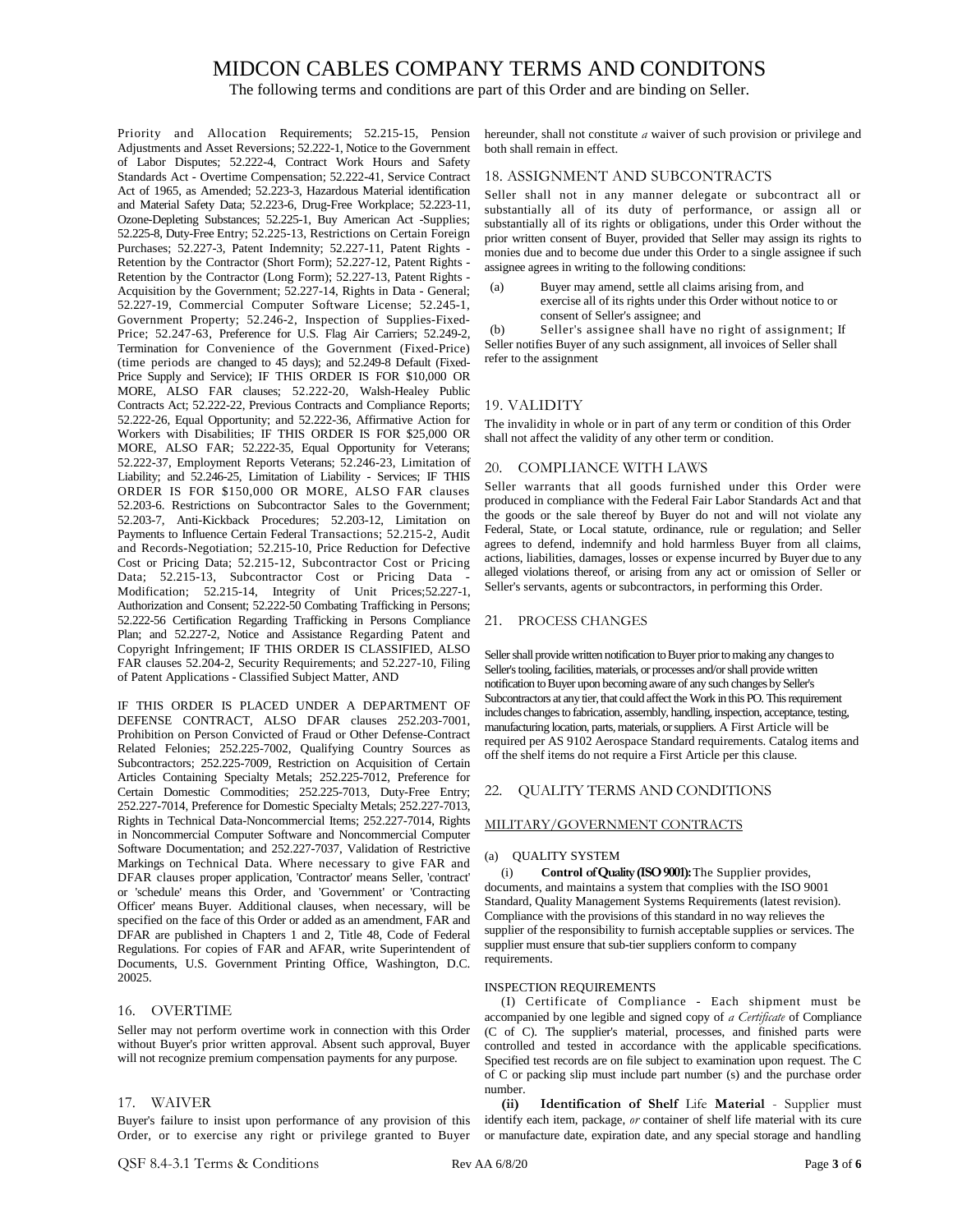The following terms and conditions are part of this Order and are binding on Seller.

conditions in addition to the standard identification requirements. The supplier must certify that at a minimum two thirds of the usable shelf life is available.

**(iii) Chemical and Physical Test Reports -** Supplier certifies that all Chemical and Physical tests, required per the applicable specification/drawings, have been performed and test reports are on file and available upon request from the buyer and/or government representative.

**(iv) Preservation, Packing, and Packaging -** The supplier will ensure that all items are adequately preserved, packed, and packaged to prevent damage and/or contamination.

**(v) Corrective Action** – Supplier shall formally reply within 30 days with written corrective action for material that does not meet specification or is not fit for intended use.

**(vi) Prohibited Materials-** The use of pure unalloyed tin is prohibited as a surface finish for electronic, electrical and mechanical piece parts and assemblies, including but not limited to internal fabrication of hardware and electronic components. Any tin/lead plating or solder process shall result in a finish of no less than 3% lead composition. Note: Supplier shall be responsible for managing compliance with this requirement with subcontractors and/or sub-tier suppliers. The seller is required to contact the buyer on all cases of pure tin.

(vii) **Record Retention –** Unless otherwise specified on the PO record retention shall be 7 years.

(viii) **Counterfeit Parts Mitigation** - The supplier shall flow down to their suppliers that only OEM/OCM and OEM/OCM authorized distributors will be used to purchase components/materials. The supplier is required to verify that the sub-tier supplier is an OEM or an authorized distributor. This can be verified with a screen shot of the supplier web site, a letter of authorization from the OEM or source controlled drawing or parts list. OEM/OCM's packing slip and certifications will be supplied with each shipment of parts. Counterfeit parts mitigation should be monitored per *AS5553Counterfeit Electronic Parts; Avoidance, Detection, Mitigation, and Disposition and AS6174 Counterfeit Material, Assuring Acquisition of Authentic and Conforming Material.* The seller may be held liable for remedial costs associated with provision of counterfeit parts including rework/replacement and DOD fines. Midcon is not under obligation to return suspect or confirmed counterfeit product.

(ix) **FOD Control** (Foreign Object Debris) - Seller shall maintain FOD controls to eliminate and prevent migration of foreign objects during processing, testing, inspection, handling and packaging of material in accordance with **AS9146 Foreign Object Damage (FOD)** Prevention Program - Requirements for Aviation, Space, and Defense Organizations.

(x) **IPC/WHMA-A-620 (latest revision) -** Parts supplied on this order must meet the requirements of the latest revision of IPC/WHMA-A-620 Class 3, if applicable

(xi) **Latest Release -** The Latest Released Military Specification should be used in support of the product being shipped.

(xii) Ensure that persons are aware of their contribution to product conformity, safety and ethical behavior.

(xiii) **Obsolescence** Seller will notify buyer immediately upon learning of any part/component that has become or is scheduled to become obsolete or

reach end of life.

#### COMMERCIAL CONTRACTS

#### QUALITY SYSTEM

(i) **Control ofQuality(ISO9001):**The Supplier provides, documents, and maintains a system that complies with the ISO 9001 Standard, Quality Management Systems Requirements (latest revision). Compliance with the provisions of this standard in no way relieves the supplier of the responsibility to furnish acceptable supplies or services. The supplier must ensure that sub-tier suppliers conform to company requirements.

**(ii) Supplier& inspection System -** The supplier maintains an inspection system that ensures that all items furnished have been inspected or tested (prior to shipment) for conformity to company drawing, specification, and procurement documents. The supplier must ensure that his or her sub-tier suppliers conform to company requirements.

**(iii) Preservation, Packing, and Packaging -** *The* supplier will ensure that all items are adequately preserved, packed, and packaged to prevent damage and/or contamination.

**(iv)** Ensure that persons are aware of their contribution to product conformity, safety and ethical behavior.

#### 23. HAZARDOUS MATERIALS

Supplier covenants and warrants that materials being supplied were designed and manufactured within compliance with all applicable local, state or provincial, national, and international statutes, rulings, regulations, ordinances and government directives including without limitation those pertaining to environment, hazardous waste disposal, employee safety and health and labor matters. Materials shall in particular comply with the bans on materials set forth in the EU Council Directive 2002/95/EU (RoHS), the EC Regulation on Registration, Evaluation, Authorization and Restriction of Chemicals No. 1907/2006 (REACH) and with the laws, ordinances, orders, decrees and rulings as well as all other rules and regulations issued for the implementation of such Directive and Regulation, where applicable. The Supplier agrees that its failure to comply with any and all applicable local, state or provincial, national, and international statutes, rulings, regulations, ordinances and government directives including without limitation to those pertaining to environment, hazardous waste disposal, employee safety, health and labor matters and in particular the RoHS Directive and REACH Regulation, or any misrepresentations thereto, material or deminimis, shall constitute a material breach of this Agreement by the supplier. A breach of contract under this Section shall afford MIDCON all of the rights and remedies available to MIDCON.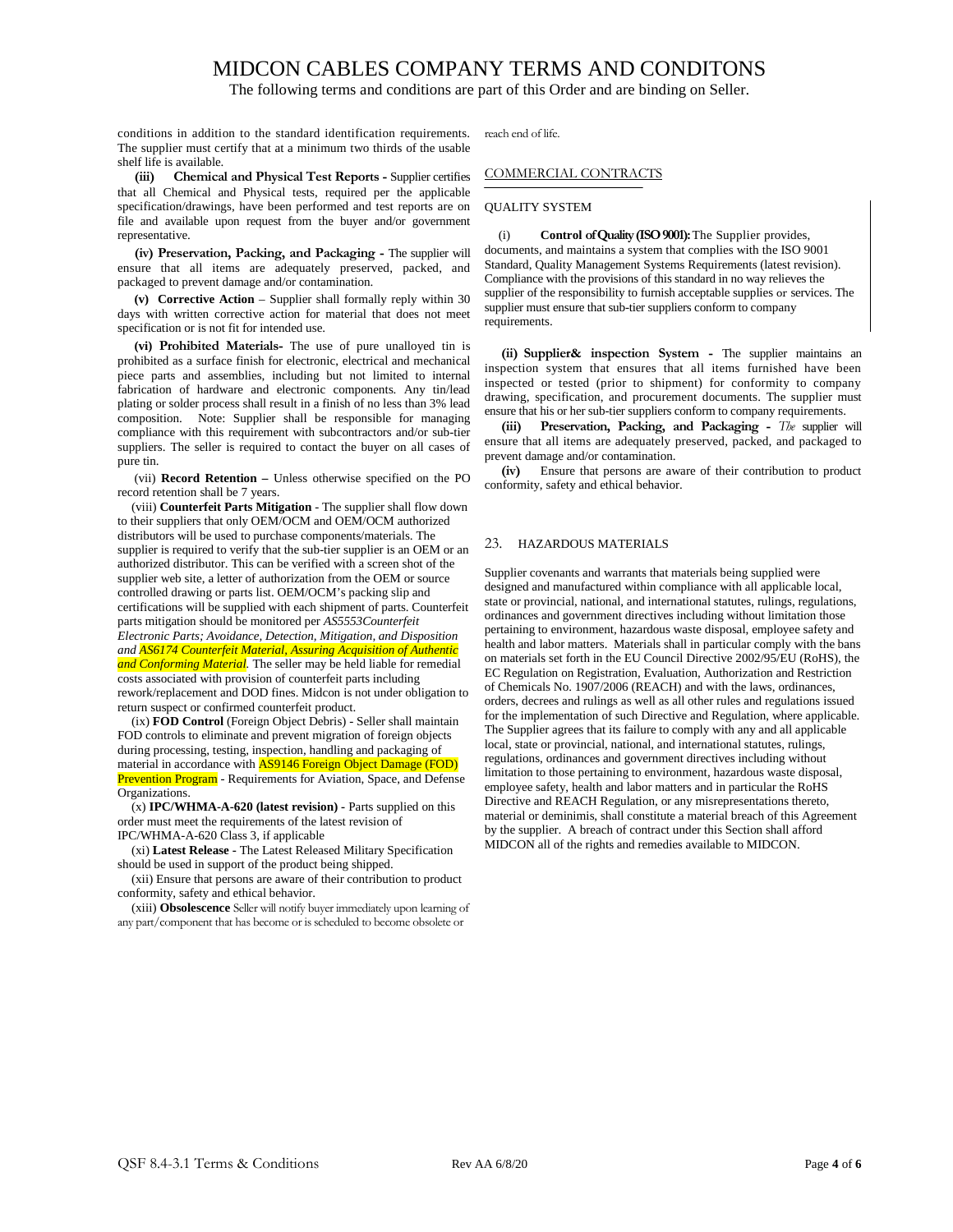# MIDCON CABLES COMPANY TERMS AND CONDITONS **The following Quality Notes are only applicable when specifically listed on the Purchase Order.**

# **MIDCON QUALITY NOTES**

| <b>Quality Note</b> | Required Deliverable with Purchase Order                                                                                                                                                                                                                                                                                                                                                                                                                                                                                                                                                                                                                                                                                                                                                                                                                                                   |
|---------------------|--------------------------------------------------------------------------------------------------------------------------------------------------------------------------------------------------------------------------------------------------------------------------------------------------------------------------------------------------------------------------------------------------------------------------------------------------------------------------------------------------------------------------------------------------------------------------------------------------------------------------------------------------------------------------------------------------------------------------------------------------------------------------------------------------------------------------------------------------------------------------------------------|
| Code                |                                                                                                                                                                                                                                                                                                                                                                                                                                                                                                                                                                                                                                                                                                                                                                                                                                                                                            |
| AB                  | <b>RED PLAGUE CONTROL</b>                                                                                                                                                                                                                                                                                                                                                                                                                                                                                                                                                                                                                                                                                                                                                                                                                                                                  |
|                     | Silver coated copper wire delivered on this PO shall not exceed two years of age from the date of manufacture<br>without specific approval by Midcon Cables purchasing department. The date of manufacture is defined as the<br>last manufacture to add value to the wire/cable.<br>1. Un-insulated conductors received shall be packaged using Silver Saver vapor corrosion inhibitor paper or<br>equivalent and packaged within a sealed polyethylene bag containing a desiccant and a humidity indicator<br>card.<br>2. Insulated wire and customer specific cable harness subassemblies shall be packaged with a desiccant and<br>a humidity indicator card in a sealed moisture proof bag.<br>3. The ends of all silver coated copper wire must be sealed to prevent moisture ingress.<br>4. This is per Raytheon specification; P8658300 Silver Coated Copper Wire-Corrosion Control |
| <b>AC</b>           | <b>Special Plating Process</b>                                                                                                                                                                                                                                                                                                                                                                                                                                                                                                                                                                                                                                                                                                                                                                                                                                                             |
|                     | Materials delivered against this purchase order require special plating processing and can only be performed by<br>Midcon Quality Approved suppliers. The supplier shall contact Midcon for confirmation on plating process(s),<br>approved supplier(s) and locations to be used. A Certificate of Conformance is required for special plating<br>processes in addition to any workmanship Certificate of Conformance required.                                                                                                                                                                                                                                                                                                                                                                                                                                                            |
| AD                  | <b>AS9102 FIRST ARTICLE Required</b>                                                                                                                                                                                                                                                                                                                                                                                                                                                                                                                                                                                                                                                                                                                                                                                                                                                       |
|                     | First Article Inspection documentation in accordance with AS9102 is required to be provided with product<br>supplied on this Purchase Order. Seller shall provide only variable data, unless only attribute data is obtainable<br>for all characteristic listed on the associated drawing(s) and specifications. Material certification, including raw<br>material (if applicable) shall conform to all drawing requirements.                                                                                                                                                                                                                                                                                                                                                                                                                                                              |
| <b>AE</b>           | <b>Lot Code / Batch Traceability</b>                                                                                                                                                                                                                                                                                                                                                                                                                                                                                                                                                                                                                                                                                                                                                                                                                                                       |
|                     | Material supplied having this note shall be traceable back to the date of manufacture and raw materials used<br>from the OEM / OCM supplier. As required, material and/or product shall be marked with applicable lot<br>number/batch. The lot number/ batch number must be unique to the lot of product supplied.                                                                                                                                                                                                                                                                                                                                                                                                                                                                                                                                                                         |
| AG                  | <b>Raw Material Certifications</b>                                                                                                                                                                                                                                                                                                                                                                                                                                                                                                                                                                                                                                                                                                                                                                                                                                                         |
|                     | The supplier is responsible for ensuring all raw materials comply with all drawing/specifications. A copy of the<br>original raw material C of C is required with each shipment in addition to any workmanship C of C.                                                                                                                                                                                                                                                                                                                                                                                                                                                                                                                                                                                                                                                                     |
| AI                  | <b>Quality System AS 9100</b>                                                                                                                                                                                                                                                                                                                                                                                                                                                                                                                                                                                                                                                                                                                                                                                                                                                              |
|                     | The supplier shall maintain a quality system compliant to AS 9100 (latest revision). The buyer and authorized<br>Government Representatives reserve the right to enter the Seller's (and Seller's suppliers) plant for the purpose<br>of surveillance/inspection of processes, controls, quality records and systems, as well as supplies/services<br>procured under this Purchase Order.                                                                                                                                                                                                                                                                                                                                                                                                                                                                                                  |